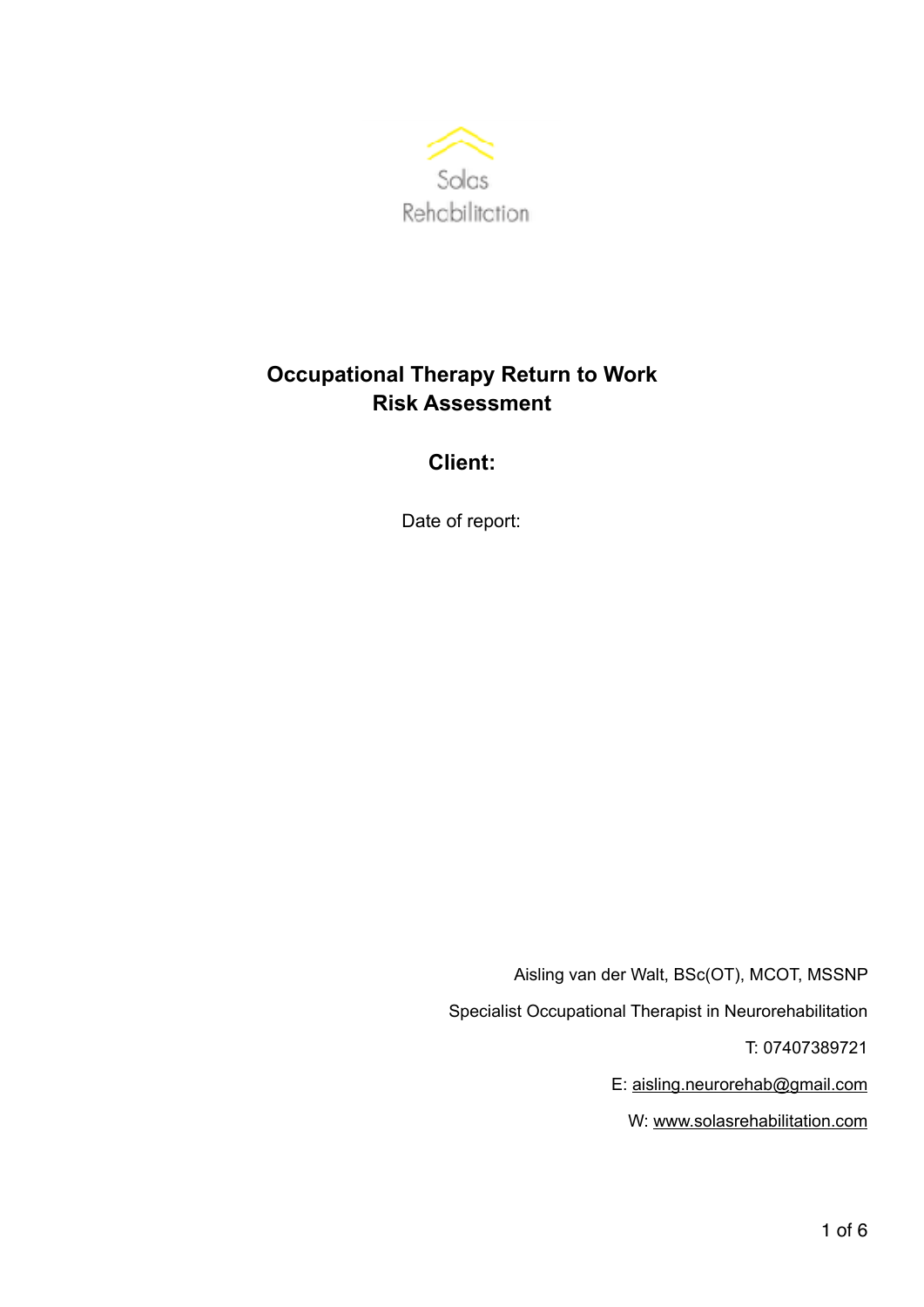

# **Table of Contents**

| 1. Purpose of assessment                              | 3               |
|-------------------------------------------------------|-----------------|
| 2. Subjective Assessment: Medical Notes and Interview | 3               |
| 3. Current Functional Ability                         | 4               |
| 4. Previous roles and proposed roles                  | 4               |
| 5. Risk assessment:                                   |                 |
| 5.1 General                                           | 5               |
| 5.2 Duty Specific                                     | 7               |
| 5.3 Falls prevention guidelines                       | 10 <sup>1</sup> |
| 6. Summary                                            |                 |
| 6.1 Overview                                          | 10              |
| 6.2 Working pattern                                   | 10              |
| 6.3 Duties                                            | 11              |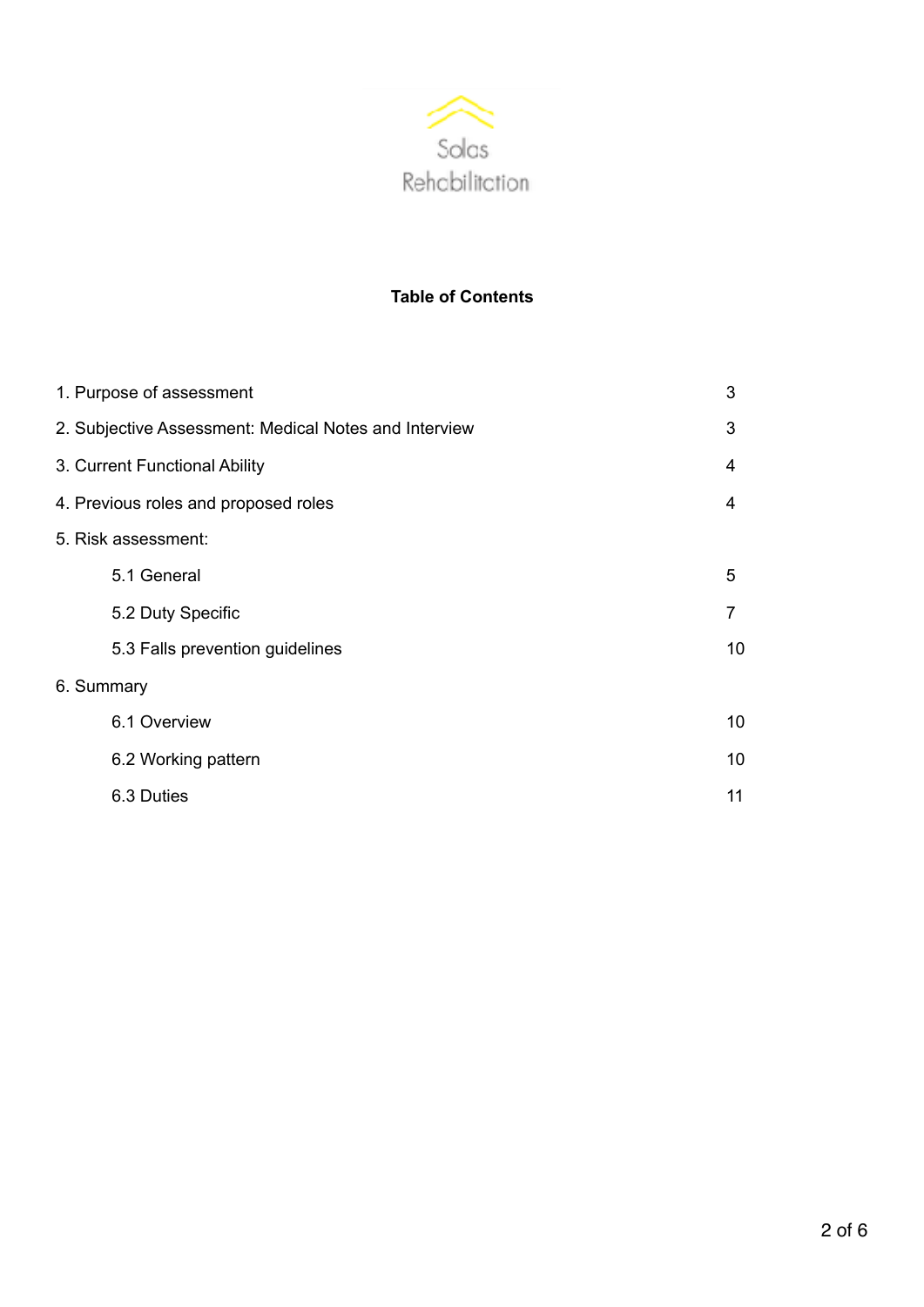

**Name DOB Diagnosis Medical history Social history** 

#### **1. Purpose of assessment**

(state purpose of assessment/ reason for referral)

Location Date Present

#### **2. Subjective Assessment: Medical Notes and Interview**

(summarise findings from review of medical notes, professional reports, and client and employer perspecitives)

#### **3. Current Functional Ability**

Mobility

- •
- •

Personal Care

- •
- •

#### **4. Previous Roles and Proposed Roles**

(state previous job role/ description)

(state suggested new job role if applicable)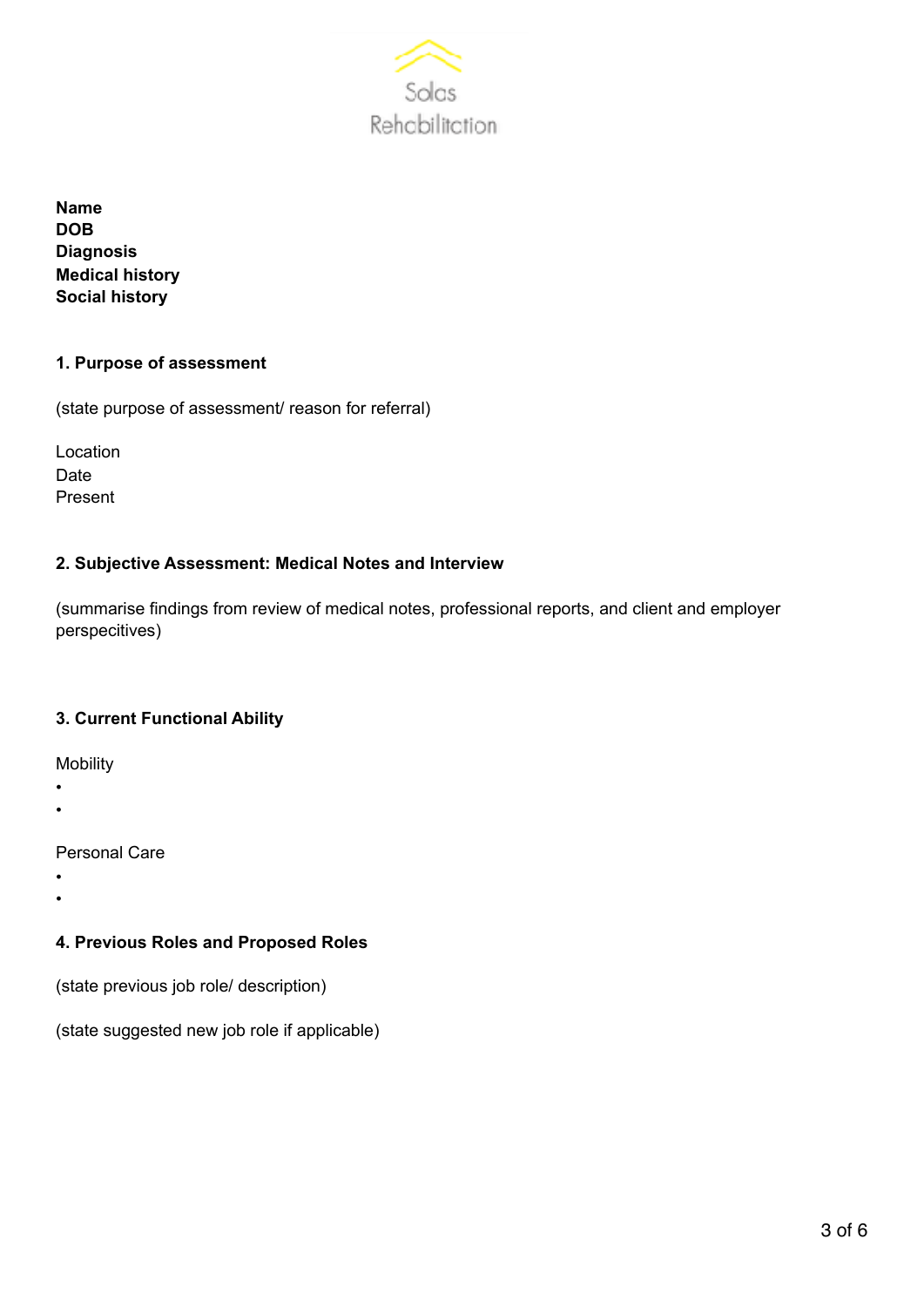# **5. Risk Assessment**

#### **5.1 General**

## **A. Toilet facilities**

## **Assessment**

• e.g. the toilet is currently unsuitable due to low height and lack of grab rail

#### **Risk Identified**

1. X being unable to get off the toilet.

#### 2.

#### **Modifcation to Minimise Risk**

- 1. Installation of a higher toilet and a fixed grab rail are required.
- 2.

## **Action Recommended**

By Employer:

1. Provide accessible toilet facilities, including a higher toilet seat and fixed drop down rail. 2.

By Employee

1.

#### **Review plan**

Regular informal review with line manager. One month formal review with manager and relevant parties. Three month review with occupational therapist.

#### **B.**

| <b>Assessment</b>                         |
|-------------------------------------------|
| <b>Risk Identified</b><br>1.              |
| <b>Modifcation to Minimise Risk</b><br>1. |
| <b>Action Recommended</b><br>By Employer: |
| By Employee:<br>1.                        |
| <b>Review plan</b>                        |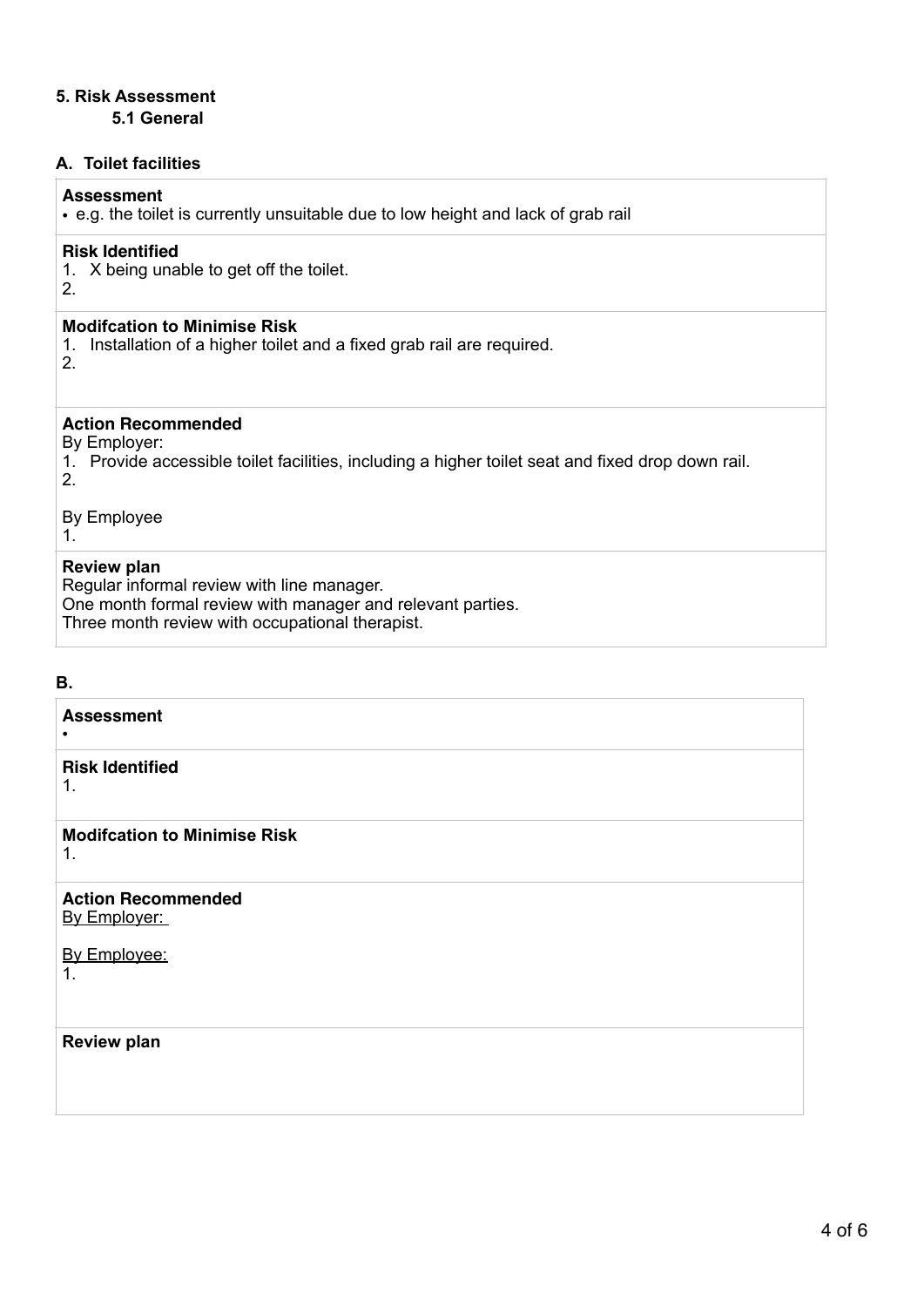# **5.2 Duty Specific**

#### **A.**

| <b>Assessment</b>                                     |
|-------------------------------------------------------|
| <b>Risk Identified</b><br>1.                          |
| <b>Modifcation to Minimise Risk</b><br>1 <sub>1</sub> |
| <b>Action Recommended</b><br>By Employer:<br>1.       |
| By Employee:<br>1 <sub>1</sub>                        |
| <b>Review plan</b>                                    |

### **B.**

| <b>Assessment</b><br>٠                          |
|-------------------------------------------------|
| <b>Risk Identified</b><br>1.                    |
| <b>Modifcation to Minimise Risk</b><br>1.       |
| <b>Action Recommended</b><br>By Employer:<br>1. |
| By Employer:<br>1.                              |
| <b>Review plan</b>                              |